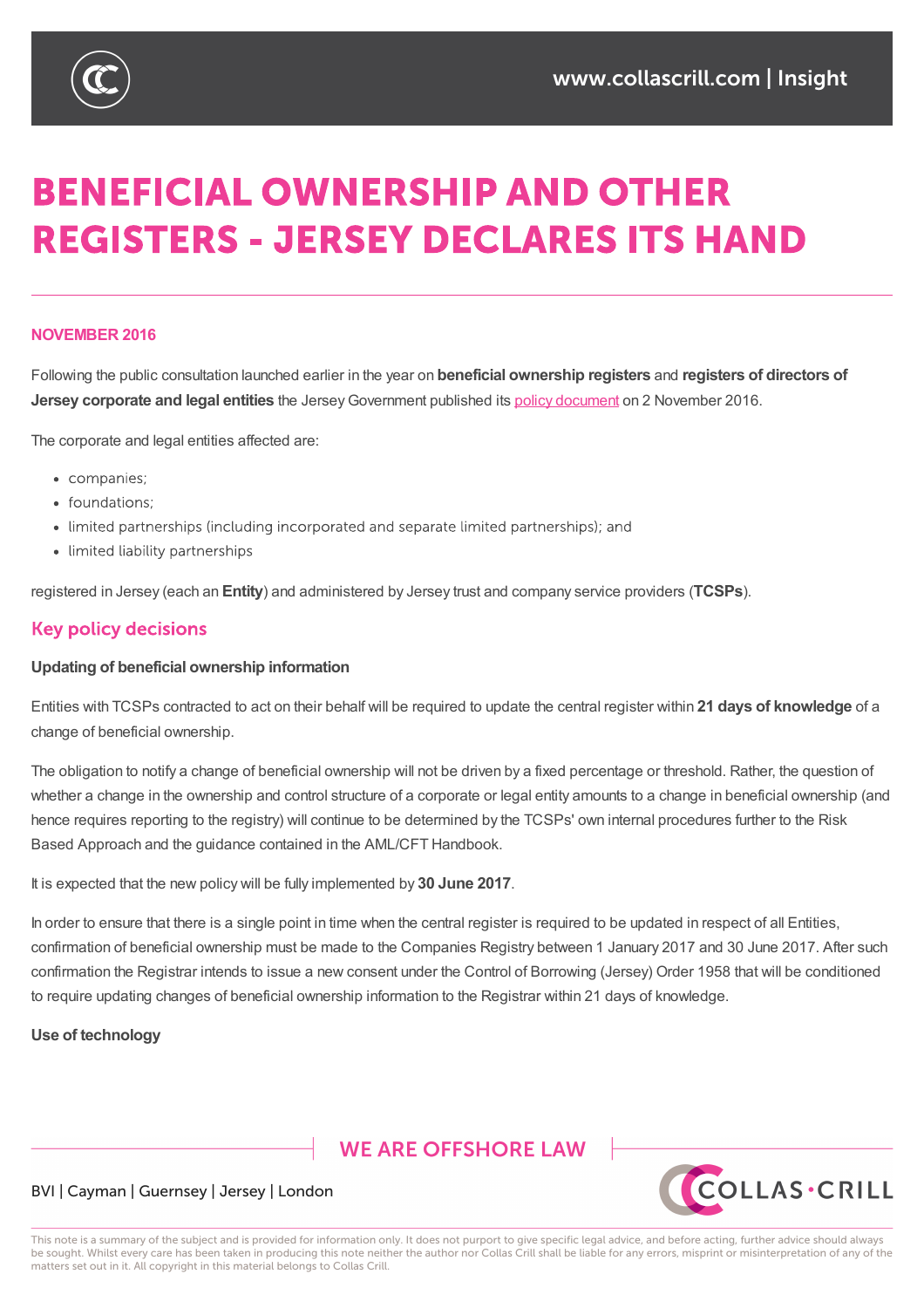

The public consultation had revealed that there was broad industry support for the use of technology for updating beneficial ownership information on the central register, with the appropriate cyber security measures in place to protect such potentially sensitive information. This aligns with Jersey's fintech aspirations. The Companies Registry will lead discussions with industry in the coming months to explore the use of technology for this purpose. The cost of implementation of technology will be borne by individual industry firms but the Companies Registry will make available appropriate and secure interfaces to ensure reasonable solutions can be developed.

#### **Register of Directors**

A centrally held register of directors in the Companies Registry will be created by **mid 2018**. The register will be accessible to law enforcement and tax authorities on request, and on the same basis as the register of beneficial ownership. It is not currently intended that the register will be held publically. The Jersey Government intends to keep this position under review as and when making the register of directors publically available becomes a global standard.

Concerns have been raised as to whether the register would be searchable by directors' names or under the company name. Whilst it is not necessary to resolve this point immediately as the register will be held privately, the Government has indicated that should the register become publically available, searches will only be possible against the company name.

The register of directors must be updated within **21 days** of a change of director.

In summary, the key message in Jersey, in the words of the author of the policy document:

"The Government has seen nothing in the responses to the consultation to justify departing from a policy of continuing to develop the effectiveness of the central register and regulation of TCSP model to ensure that Jersey provides adequate, accurate and *current/timely information to lawenforcement and tax officials.*

"At the present time up-to-date information is held by the TCSPs and is obtained by law enforcement and tax authorities on request. Having this information held in a secure central register will enable the same information to be exchanged on request on a quicker *timeline."*

The focus therefore has been on improving the register and the delivery of information, rather than to move towards a publically accessible register.

It appears that Jersey has (boldly) put some distance between its beneficial ownership register regime and the UK's register of persons with significant control (PSC).

## **What about Guernsey?**

Despite launching its consultation (which closed in July) on the introduction of a beneficial ownership register, no formal outcome has been published by Guernsey's government. For a summary of the issues raised in the Guernsey consultation see our note.

Watch this space.

## **WE ARE OFFSHORE LAW**



#### BVI | Cayman | Guernsey | Jersey | London

This note is a summary of the subject and is provided for information only. It does not purport to give specific legal advice, and before acting, further advice should always be sought. Whilst every care has been taken in producing this note neither the author nor Collas Crill shall be liable for any errors, misprint or misinterpretation of any of the matters set out in it. All copyright in this material belongs to Collas Crill.